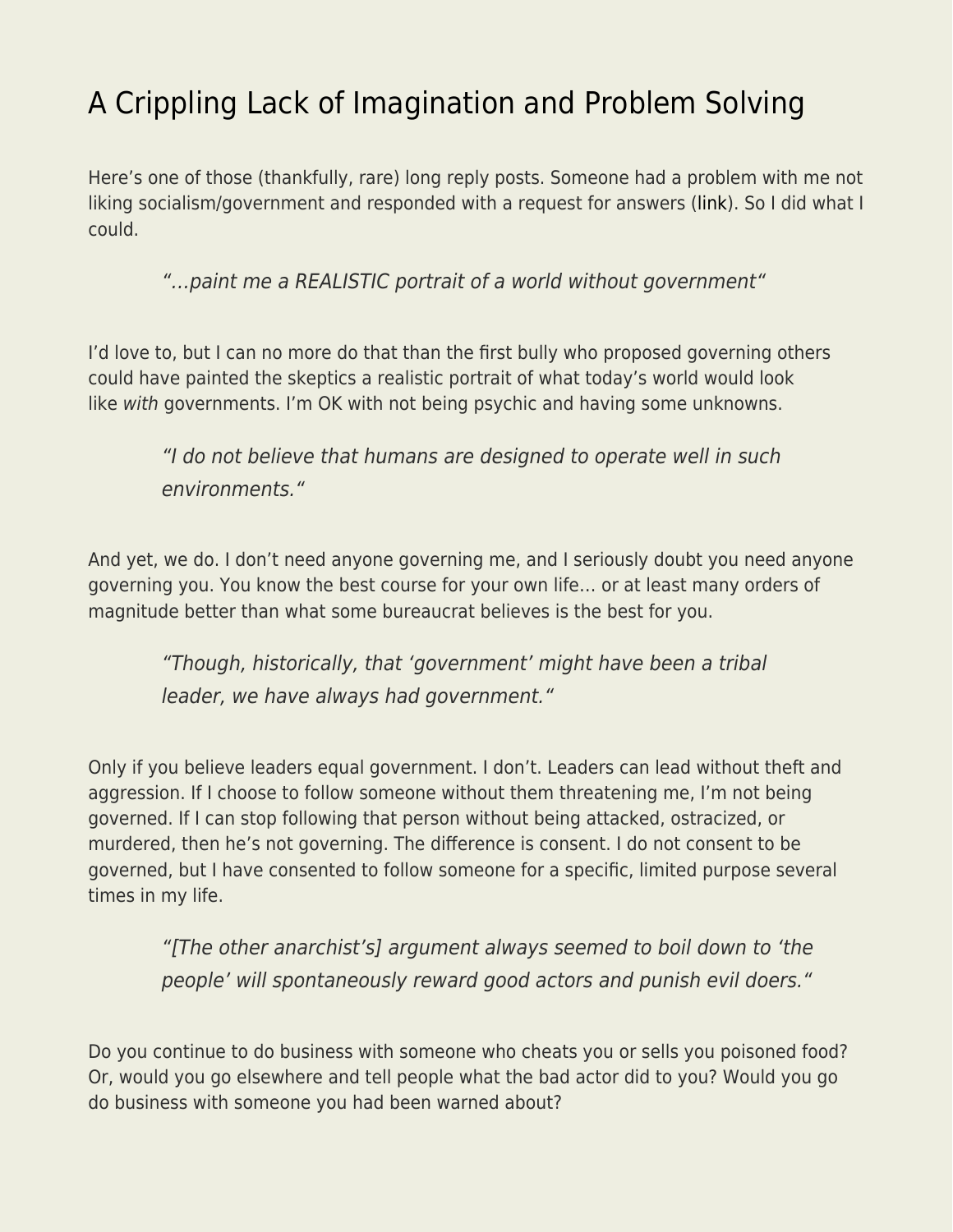"Though the mechanism for knowing who was good (and the intrinsic generosity of The People) was never established."

So how do you know who to v\*te for if you can't know who is good? Or does that not matter in making your choice?

How do charities survive even when they have to compete with forced support of government "welfare" sucking up the available money? Even people who support welfare programs do it because they are generous; just misguided into believing they can be generous with stuff which doesn't belong to them. Sounds like evidence that people are intrinsically generous.

"Conversely, a boycott only works when you know who is actually responsible (for example, how do you know who littered their trash in front of your house?) and have the capacity to punish them (if I sell widgets to another community - you have no ability to boycott me)."

You don't have to be certain to shun someone (boycott). Because I'm not initiating force nor violating their property rights, I'm not harming them if I'm mistaken. And it is easy to change course if I discover I'm wrong about who did what.

My next door neighbors litter and throw it into my yard. I haven't actually seen them (almost!), but the circumstantial evidence is good enough that I shun them. I'm not harming them by shunning them.

I'm not interested in punishing anyone. Self defense and defense of property from an immediate threat, yes, but punishment after the fact. No. I'm not into revenge.

And, if a bad guy is selling his widgets in another community I will tell his potential customers in that community why I am boycotting/shunning him. After that, it is up to them. The internet is a good tool for following bad guys around. In fact, it would be better without governments getting in the way and protecting bad guys from the rightful consequences of their behavior.

"I find neither to be credible without an overarching government invested with the power to investigate and punish."

Why do you believe only a government can do that? Why can't a voluntarily funded, ad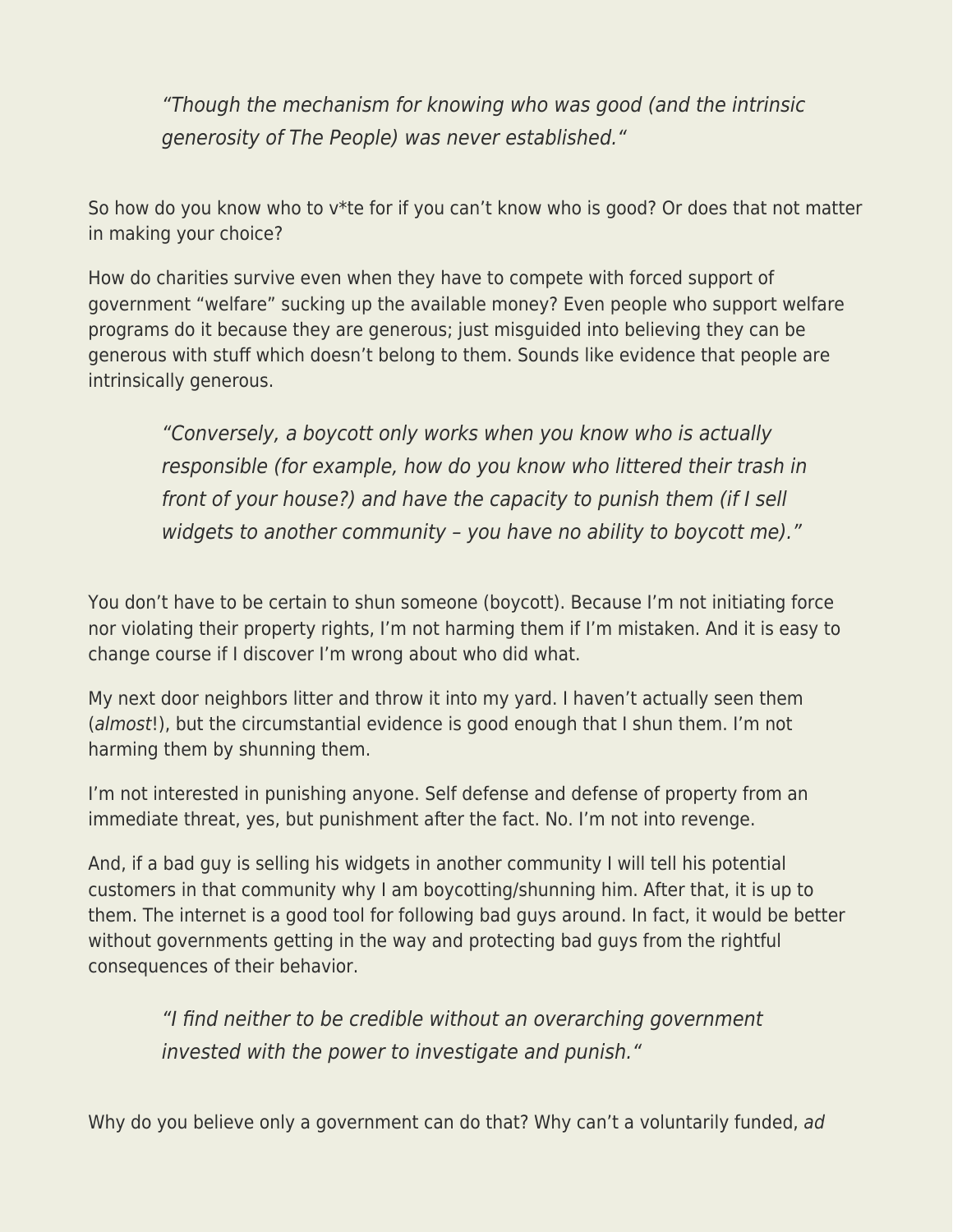hoc group do what you want? If I want to investigate something, and don't feel capable of doing so myself, I will hire someone to do it for me and when the job is done I can stop paying them. I don't expect you to be on the hook in perpetuity for something I may never need. And, again, I have no interest in punishing anyone. Do what you want, but not on my behalf.

"Further, I do not find it credible that The People will willingly donate sufficient amounts to create public works such as large-scale infrastructure projects."

So you're saying those things aren't necessary. Because if they are necessary, and people don't have the option of robbing their neighbors to pay for it, they'll chip in or do without. If they are still not willing to fund it, it needs to die.

"Nor do I believe that people will factor in their own externalities (oh, yea, I polluted the river, but my portion was only a little bit, and anyway, it's a problem for those downstream)"

When those downstream can seek restitution for your portion of the damage you've caused them, you might change your mind. And, in such a society, the tools to discover who added what to a stream will improve– just because of the potential for profit.

Even in the current situation where government protects people from the real consequences of their bad behavior, I do my very best to avoid letting trash blow out of my car on a windy day (which is most days around here) just because that's not what I want to do to my surroundings. And I pick up massive amounts of litter tossed by those who are less responsible– without asking government to punish them.

"Lastly, I ask, how does this society defend itself against an organized aggressor? For example, if the US breaks up into anarchist (or extreme libertarian) communities, what stops the Canadians from taking over?"

What would the Canadians "take over" if there is no government to surrender to them? As it is, all they have to do is make the government surrender and they've taken over They can move into the offices, use the "public" records, and easily become the new tyrant. Without a central ["authority"](https://www.amazon.com/Most-Dangerous-Superstition-Larken-Rose-ebook/dp/B00UV41W2U/?tag=livifree07-20) to replace it would be much harder. You'd basically have to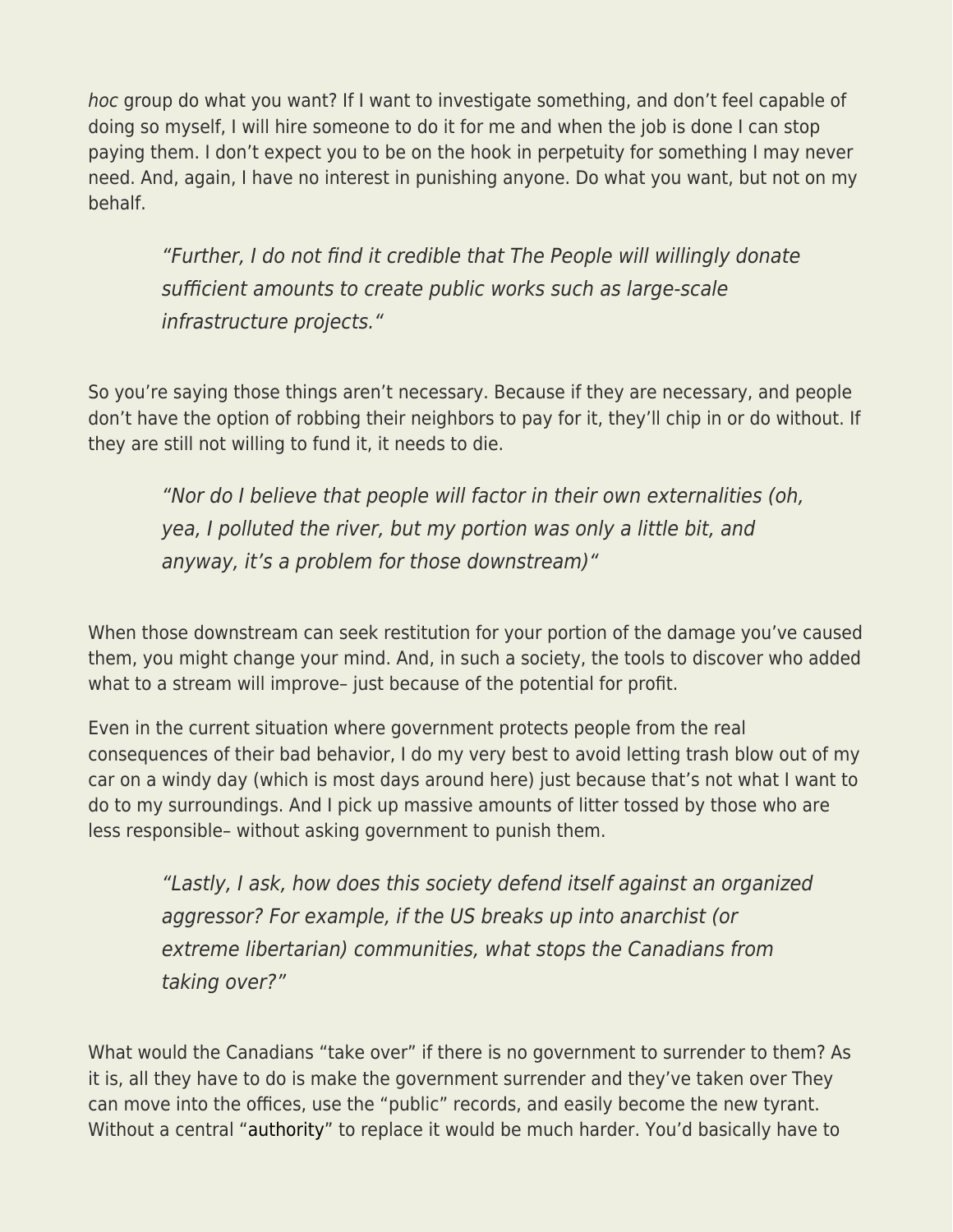get each individual to surrender, one at a time. And for what? People who are not brainwashed into paying "taxes" aren't going to suddenly believe "taxation" is legitimate. They won't suddenly believe and respect the counterfeit "laws" which the new ruler would try to impose. Plus, they would recognize they have a natural human right (and obligation) to kill– in defense– every government employee they encounter. The only reason people are too scared to do so now is that the "society" around them has been fooled into calling government something other than what it is.

"Surely, The People of Bozeman Montana cannot stand up to the Canadian Army. Would it be expected that other city-states would come to its aid?"

Again, I doubt they'd ever have to since there would be nothing for Canada to gain, but just hypothetically– I wouldn't count on city-states, because we are talking about a free society, not a government-infested one. Would individuals come to their aid? Why wouldn't anyone? Lots of people still sign up for the military without being forced to because they want the excitement of being allowed to shoot people ("the enemy"). I don't expect that to change.

"What makes you think that The People of Tuscaloosa are going to stick their necks out for them?"

What makes you think none of them would? The old ads in Soldier of Fortune tell a different story.

"And, even banded together, they won't have the large-scale military to develop and produce tanks and jets and whatnot."

You think all those things will just go away? No one would collect and maintain them in the absence of government? And without a BATFE and other gangs forbidding weapon development, those big scale things might be obsolete soon anyway. In fact, I'd bet on it.

"It would be (roughly) equivalent to the US Army verse the Native Americans – sure they put up a good fight, but the outcome was inevitable."

Except that the Natives had no concept of the types of weapons (and diseases) the army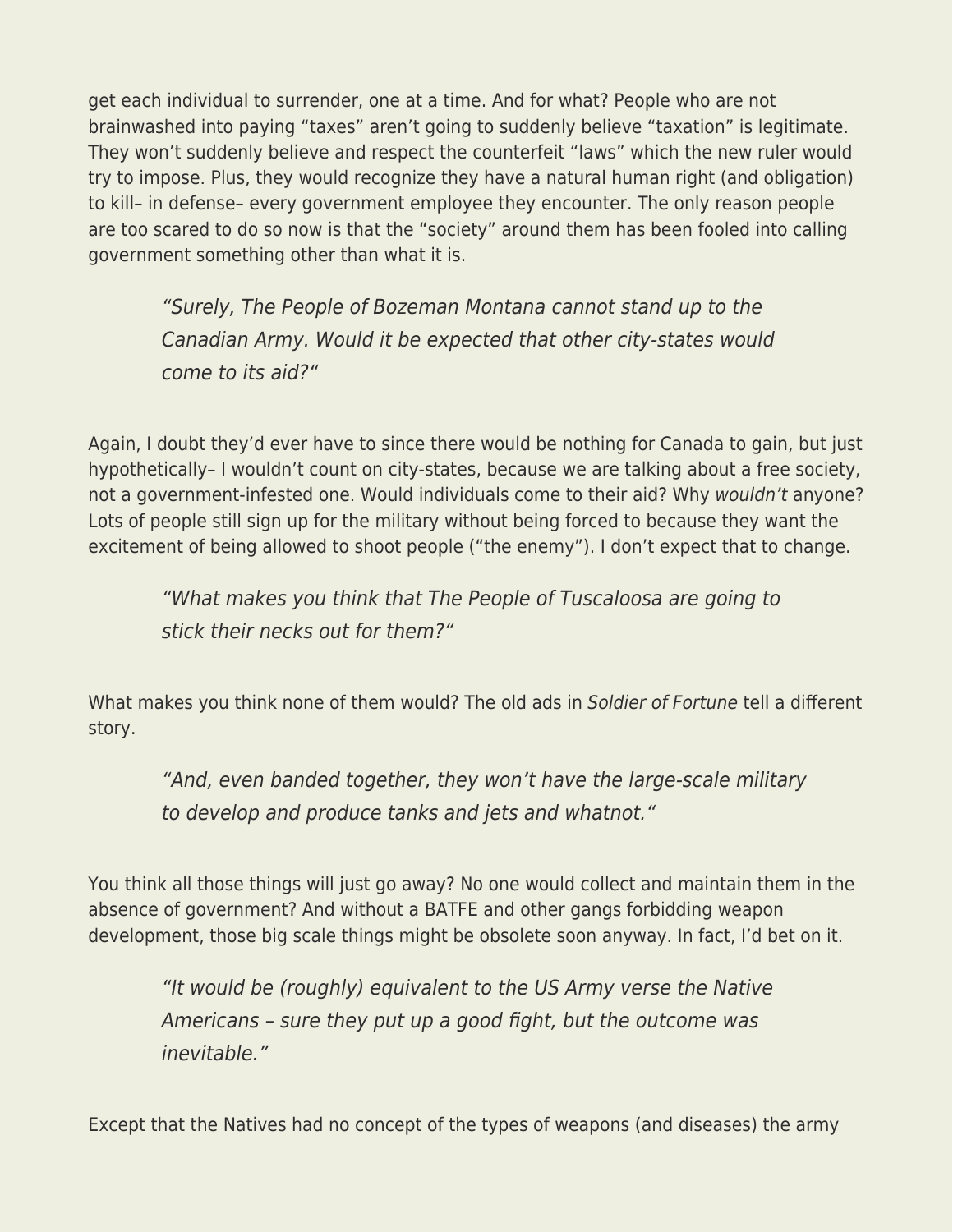was using against them. No way to buy or manufacture or invent. Do you think the people of Bozeman would share that disadvantage? I don't.

"Perhaps you can paint the picture better?"

I can try, but I've discovered over the years that government extremists won't listen. They want to know exactly how every detail will work out in a free society, with no doubt whatsoever. Something they can't even do in defense of their own position. What I see in every single case is an astounding lack of ability to think outside their box– lack of imagination and lack of problem-solving skills. But, occasionally I'll give it a shot, anyway. Just for kicks.

"To be sure, it would be nice to live in a world where a crazed orange man does not have access to nuclear weapons and influence over the economy."

I wouldn't want anyone having that kind of illegitimate power.

"And, sure, the government sucks at its job…"

Maybe you are mistaken as to what government sees as its job. I don't think the "job" is legitimate, but I think government does it well. Like the Mafia.

"…as Mr. Twain said, it is the worst option except for all the others."

That's the same thing everyone has said about their favorite flavor of government (if Twain actually even said it). It's a great way to make people give up on looking for a better way. "Sure he beats you, controls you, and sometimes rapes you. He's the worst husband… except for all the others." Yeah, that doesn't work either.

 $\mathbb{Z}^2$ 

Of course then he goes into a long dissertation about how horrible and self-centered people are, not realizing he is negating his own argument. Who does he imagine any government would be made up of? Angels or the people he hates and distrusts?

And another guy describes how nasty people are when they've been brainwashed by government, believing this shows how essential government is.